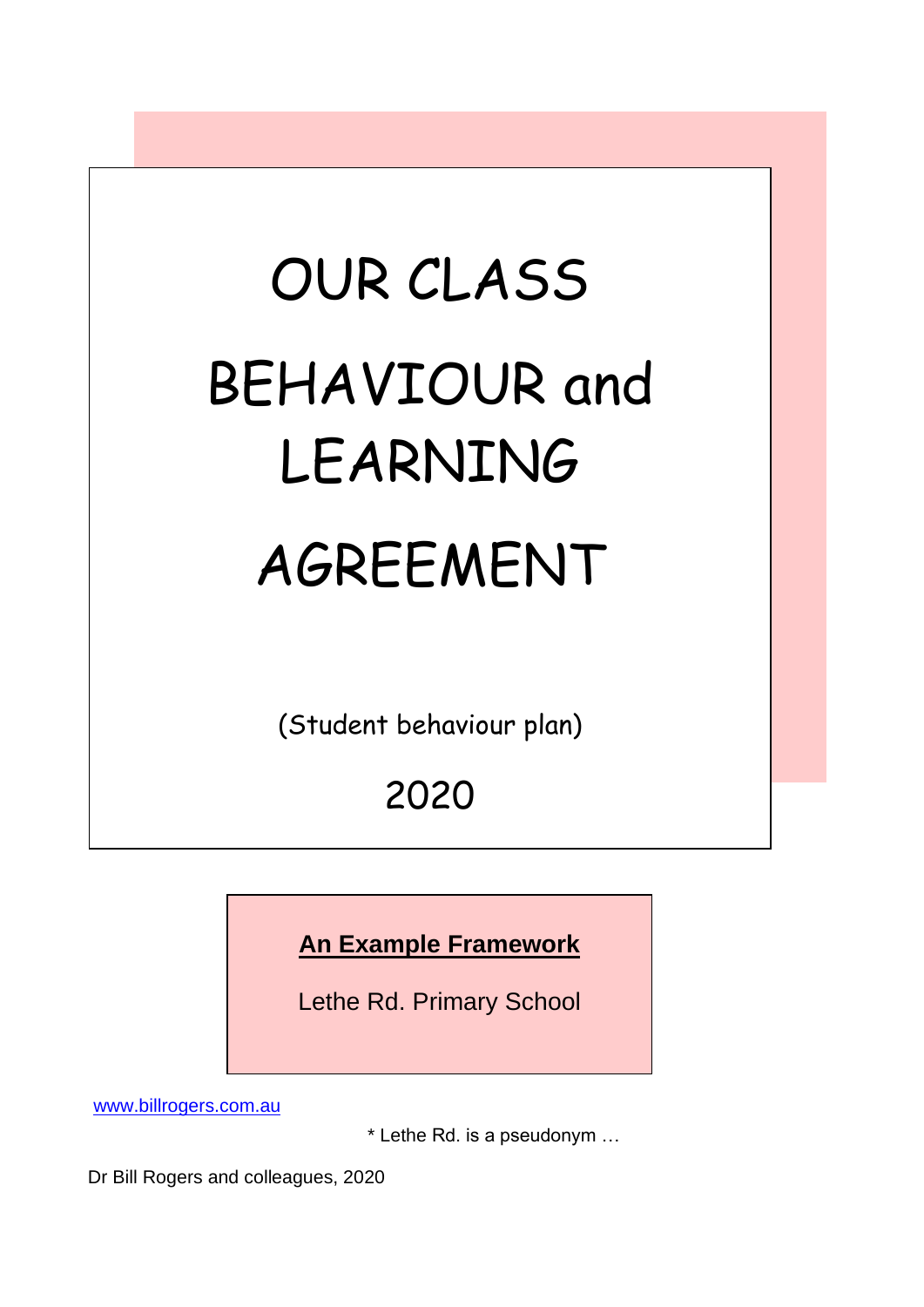## 'Lethe Rd. Primary School'

Class Teacher : ……………………………



(Class Photo)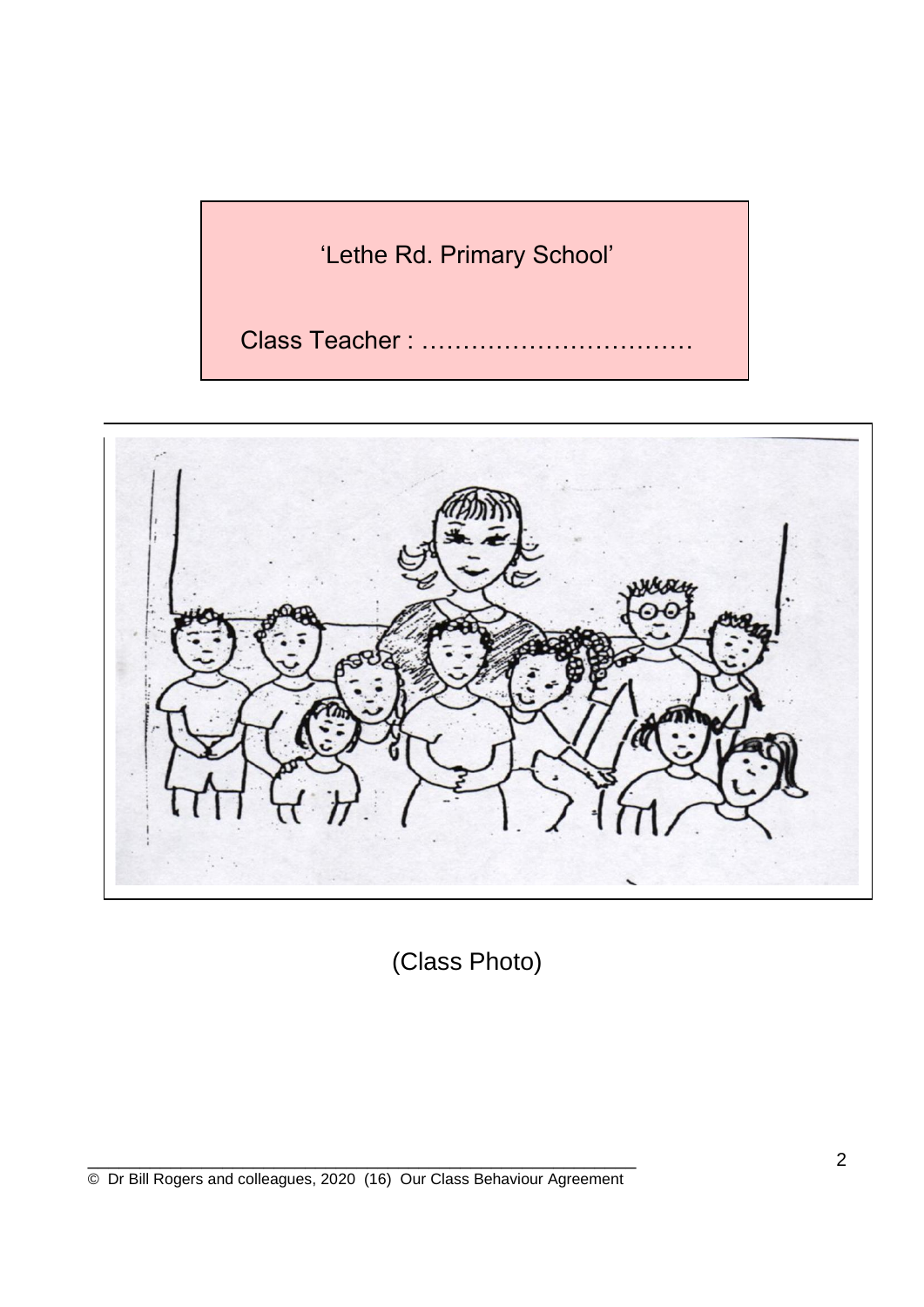

School **and the set of the set of the set of the set of the set of the set of the set of the set of the set of the set of the set of the set of the set of the set of the set of the set of the set of the set of the set of t** 

Class Teacher's Name

Grade \_\_\_\_\_\_\_\_\_\_\_\_\_

Thanks to all my colleagues who have used this framework with their upper primary classes. Special thanks to Elizabeth McPherson, Debbie Hoy, Rachel Caseby and Jackie Hawthorne and many others who have adapted this approach from 'You Know the Fair Rule'. B. Rogers. (See Third Edition, 2011) See also 'Classroom Behaviour . B. Rogers. Fourth Edition, 2014. Sage Publications, London.

A copy of this plan (often with class photos/drawings) will go home to each parent(s)/care giver(s) early in the first week of term one.

This process is developed by whole-class discussion in the establishment phase of term

one. Any new students coming into the class during the year are taken through the *behaviour agreement* by a fellow student.

\_\_\_\_\_\_\_\_\_\_\_\_\_\_\_\_\_\_\_\_\_\_\_\_\_\_\_\_\_\_\_\_\_\_\_\_\_\_\_\_\_\_\_\_\_\_\_\_\_\_\_\_\_ © Dr Bill Rogers and colleagues, 2020 (16) Our Class Behaviour Agreement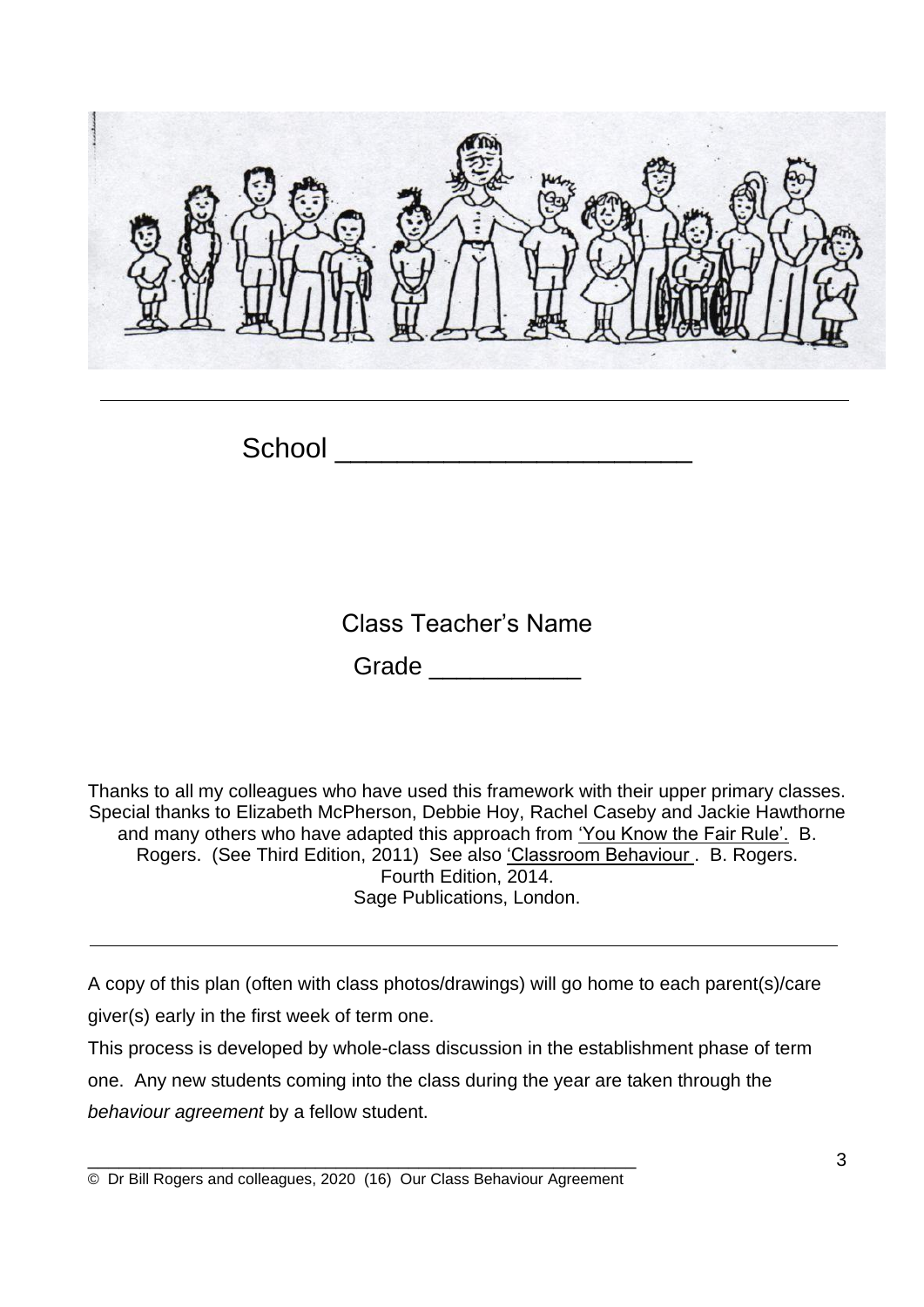#### **Members of Our Class Room 17 Lethe Rd. Primary School**

Some schools – in their classroom agreements – record the names of all students, teacher, specialist teachers supporting this class and may note them on this page.

\_\_\_\_\_\_\_\_\_\_\_\_\_\_\_\_\_\_\_\_\_\_\_\_\_\_\_\_\_\_\_\_\_\_\_\_\_\_\_\_\_\_\_\_\_\_\_\_\_\_\_\_\_ © Dr Bill Rogers and colleagues, 2020 (16) Our Class Behaviour Agreement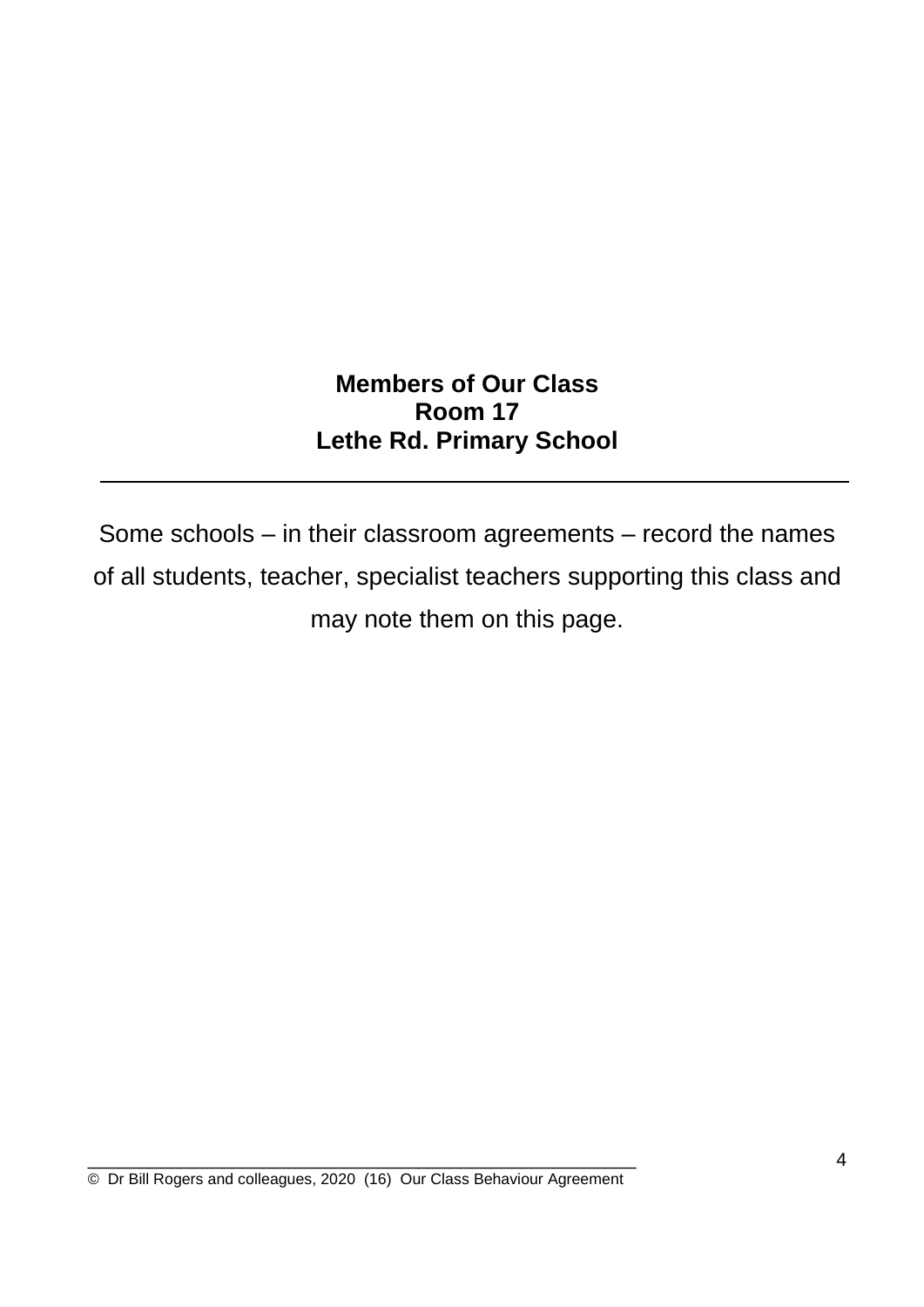

Our behaviour agreement has been discussed and developed by the children and their teacher in grade 5/6 (Class R17). It is a record of how we behave towards others and want others to behave towards us.

N.B. Please read the parent letter accompanying this behaviour agreement.

- It applies to all people who come into our class and will be used until the end of the school term in December, 2019.
- There will be the opportunity to evaluate and improve this behaviour plan by the children and teacher during the year.
- Any new children or adults entering our classroom later in term one (or later in the school year) will be taken through the agreement by a classmate who will answer questions and explain the rights, responsibilities and rules more fully.

\*Nb. In Australian schools we begin the school year in February.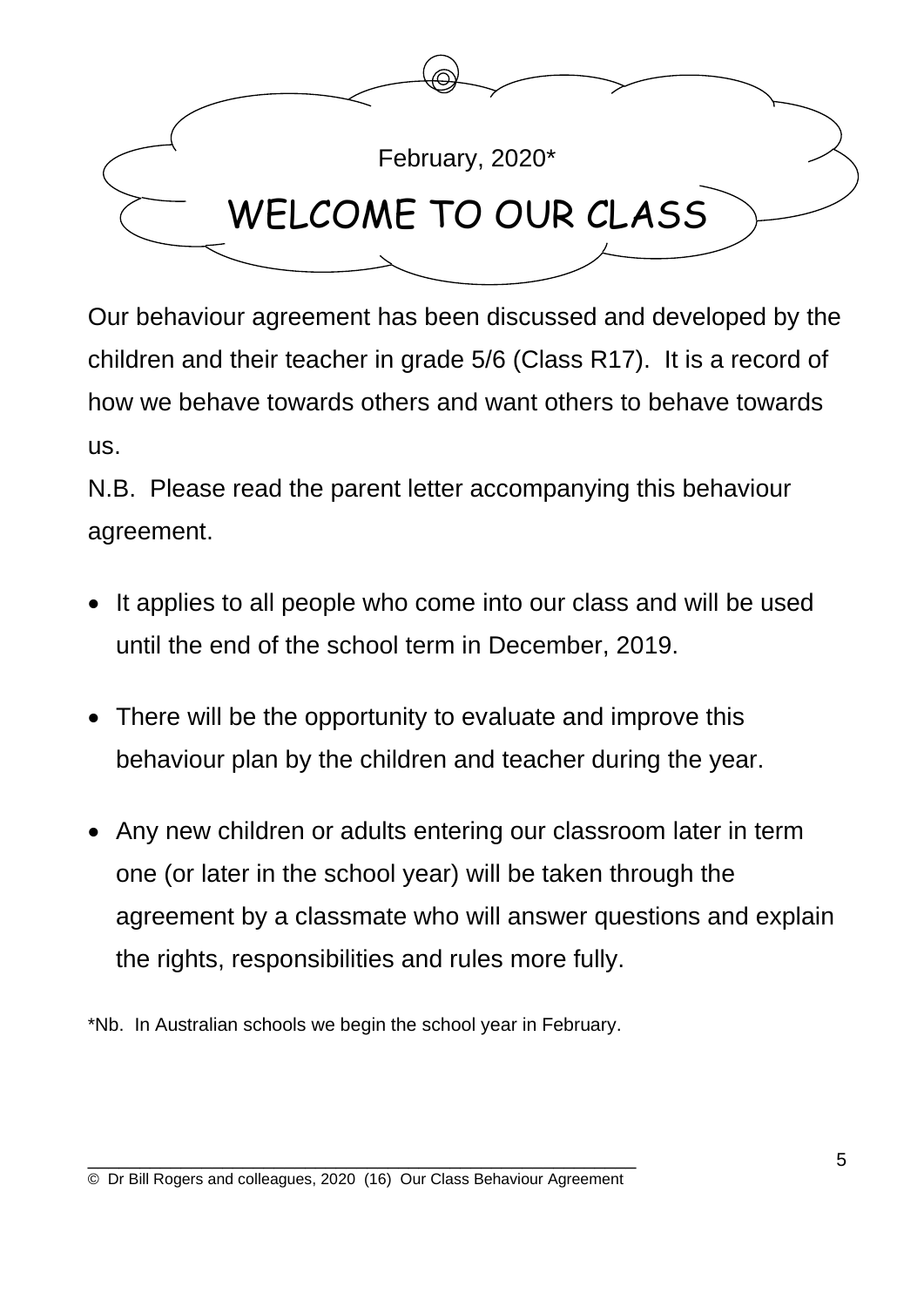• Our **class rules** are displayed on the class notice board at the front of the classroom (just to help us remember).

The main **routines for class learning** are also displayed on the large notice board area.

# **OUR RIGHTS**

In our class we believe that everybody has a right to be treated equally and fairly.

f Children have the right to work, play and learn in a safe and supportive school environment.

## **A right is something that we believe is** *true* **and** *right* **and**  *valuable* **about the way we should behave towards each other.**

For example a **right to safety** means not just being safe but feeling safe in our school. Put-downs, excluding others on purpose, namecalling, racism, are all behaviours that take away someone's right to feel safe.

A **right to learn** means that we all have responsibility to support our leaning here; not to distract or disrupt others but to support others and co-operate with others

Teachers have the right to work in a pleasant and safe environment, with appropriate support and co-operation from the Education Department, students and parents.

Parents have a right to know that their child is safe and supported at school and that the treatment they receive is fair and appropriate.

\_\_\_\_\_\_\_\_\_\_\_\_\_\_\_\_\_\_\_\_\_\_\_\_\_\_\_\_\_\_\_\_\_\_\_\_\_\_\_\_\_\_\_\_\_\_\_\_\_\_\_\_\_ © Dr Bill Rogers and colleagues, 2020 (16) Our Class Behaviour Agreement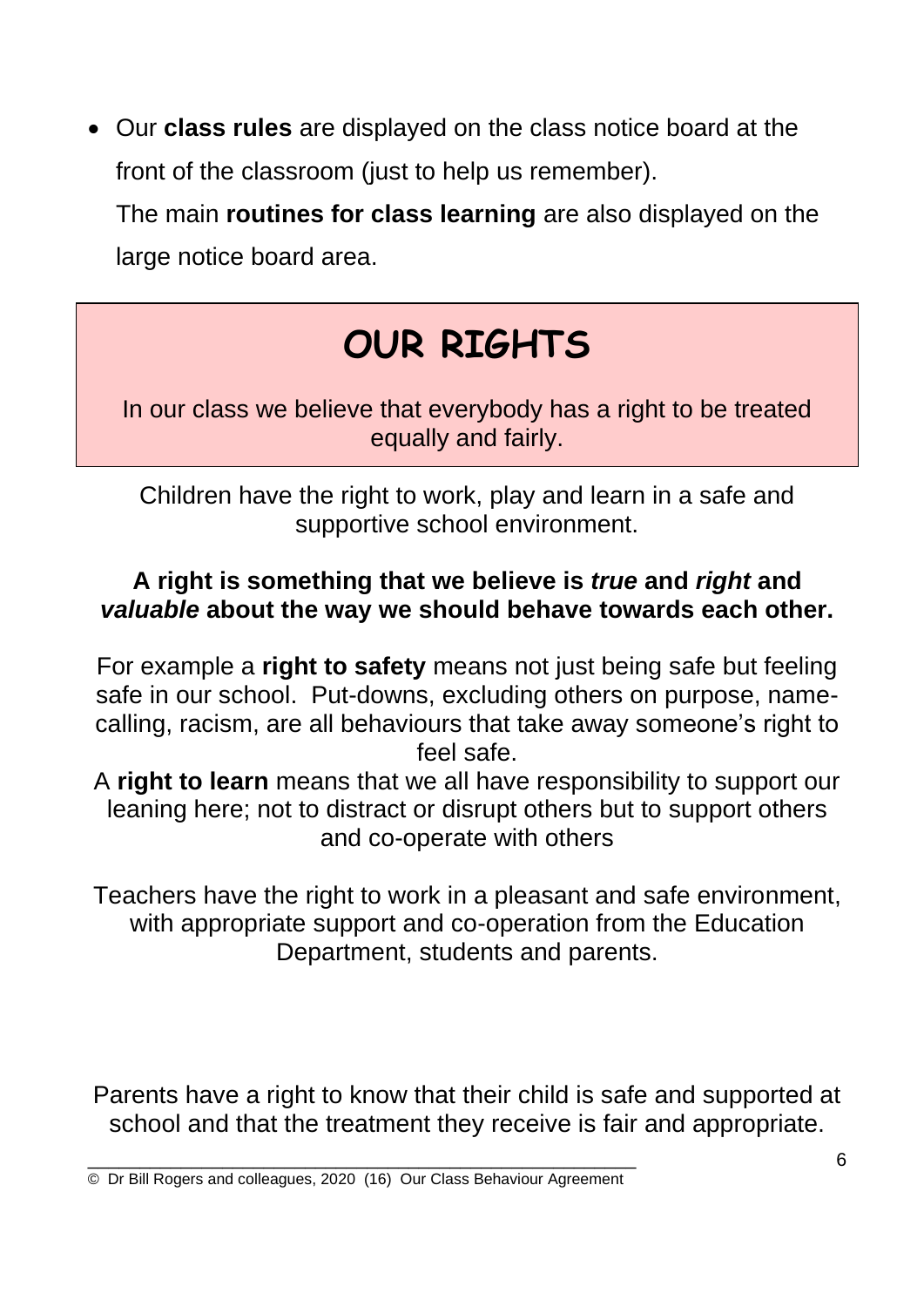They have the right to feel welcome at our school. They have the responsibility to support the school's teaching and learning and behaviour management policy.

Our behaviour agreement is an important way to remind and help us to support these RIGHTS AND RESPONSIBILITIES.



In our class we each have a responsibility to care for ourselves and other people and to treat other people, their belongings and our shared environment with respect. *When we respect others we are thinking about how our behaviour affects others, their feelings and needs.* This includes consideration, thoughtfulness, courtesy and manners. It does not mean we will always agree with others, it does mean that when we disagree we do so respectfully and give our reasons why we disagree.

WE DEMONSTRATE OUR RESPONSIBILITIES WHEN WE :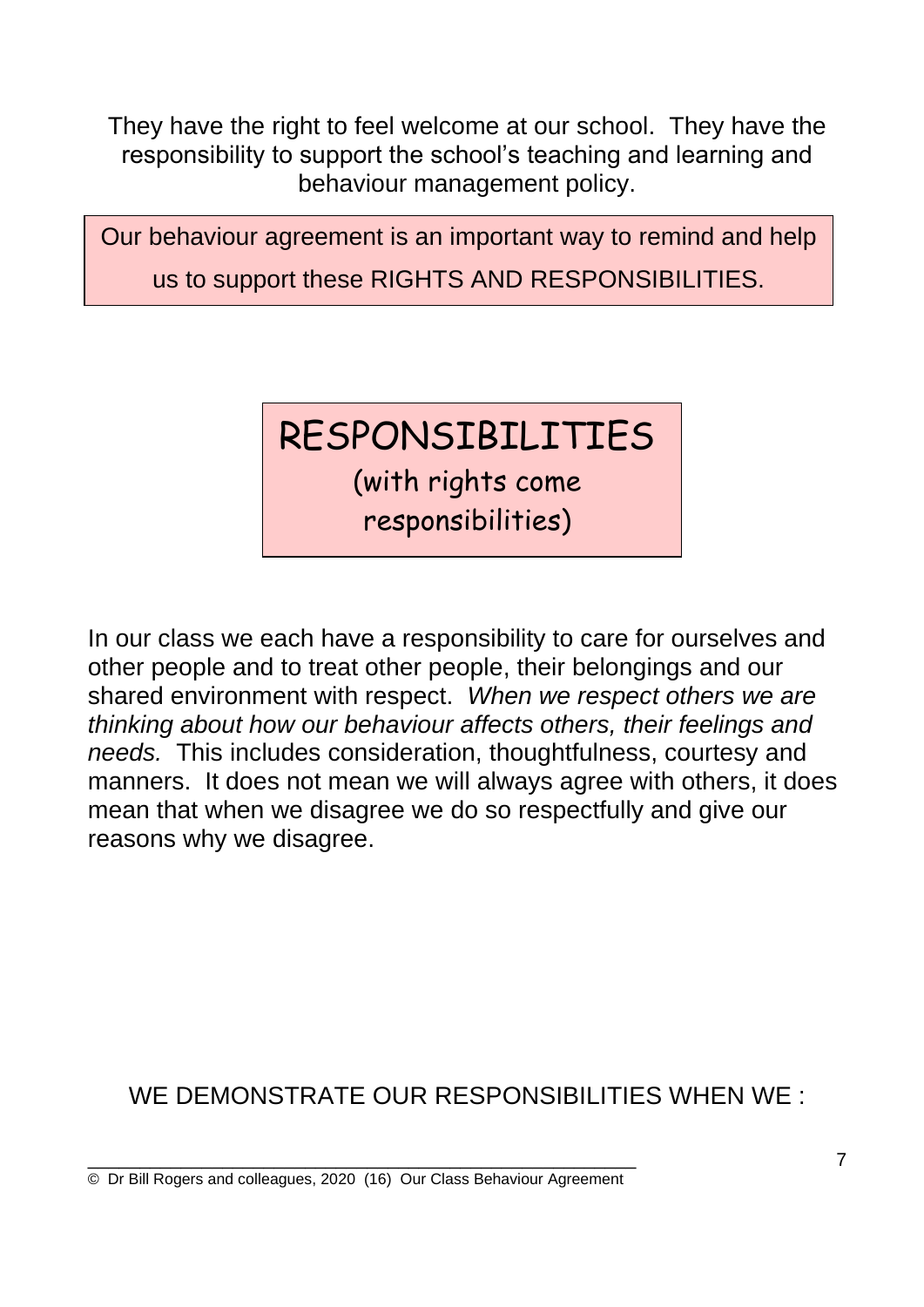| Consider others by<br>remembering our shared<br>rights        | Share                         |
|---------------------------------------------------------------|-------------------------------|
| Co-operate and support our<br>learning together               | Listen                        |
| Discuss and talk things<br>through (even when we<br>disagree) | $C$ are $\ldots$              |
| Are on time to school and<br>class                            | Help                          |
| Are prepared to work and to                                   | <b>Act Safely</b>             |
| try our best                                                  | Speak out<br>when appropriate |

*We have discussed these responsibilities as a class group. We often talk about them.*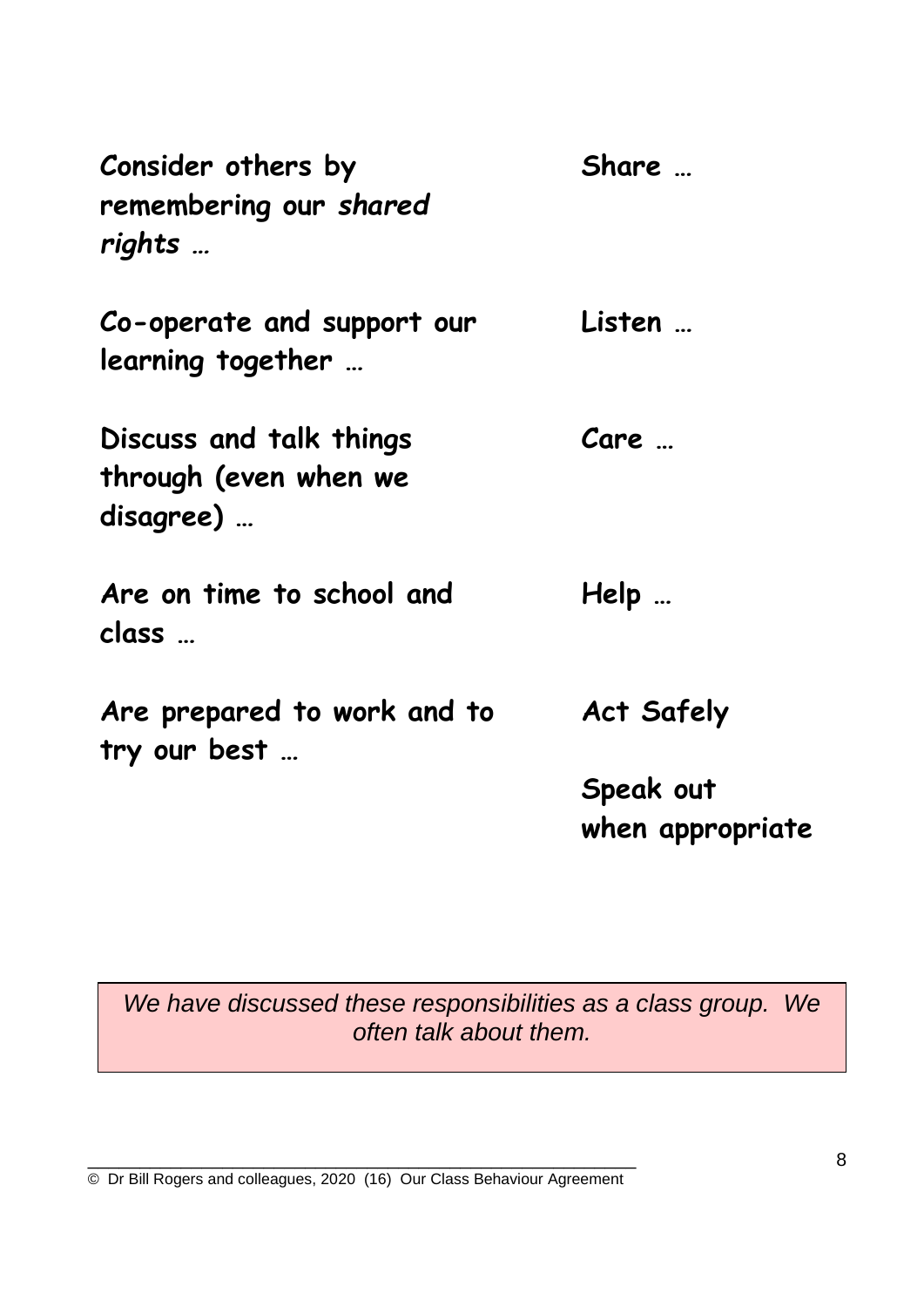# RULES WE FOLLOW

To help **protect our rights and to encourage responsibility** we have rules for our class and for times when we are out of class.

These rules are here to support our learning together.

These rules are fair and help everyone here to have a fair go and feel safe here.

We have discussed these rules as a class group and refer to them wherever necessary.

## *Treat people as you would want to be treated.*

≈

We are courteous to other people.

We use manners and are considerate to one another.

We work in ways that ensure people feel as supported as possible. We integrate; we believe that we are all equal and can work together here to have the best opportunities for their learning.

## **Bullying is totally unacceptable at our school.**

(We discussed what we mean by bullying and we believe bullying is wrong. Report to a teacher, speak out, take action.)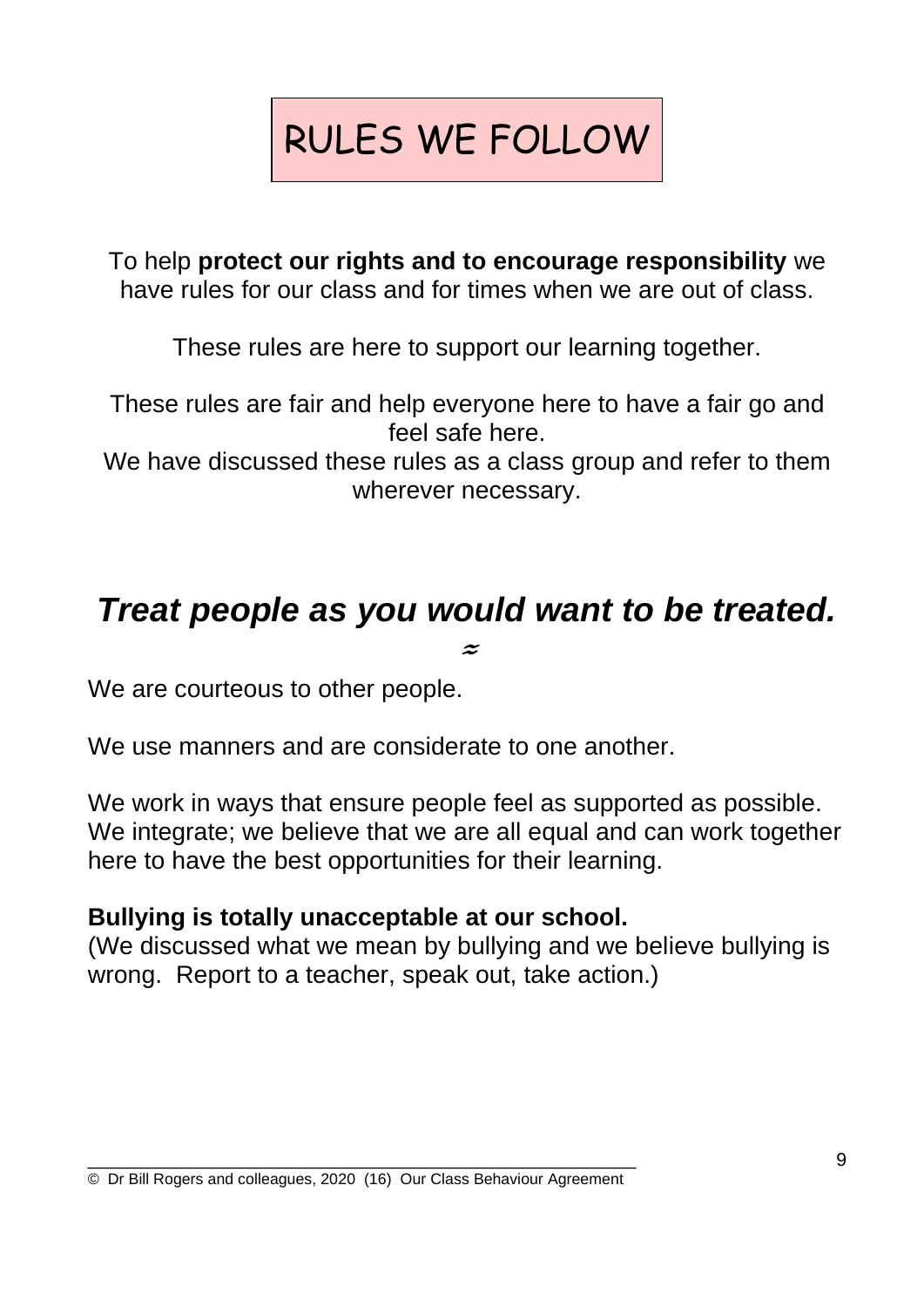## OUR LEARNING AND COMMUNICATION

*Treat people as you would want to be treated.*

≈

We put our hands up for questions, and contributions, and during whole-class discussions and classroom meetings. We are supportive of other people in their learning.

We use active listening for talking to our classmates, and our teacher, in discussion times.

We use our 'partner-voices' or N.V.C. (non-verbal communication) when we are working. We also remember 'co-operative talk', particularly during class learning time.

We use respectful language with other people. This means no putdowns, teasing, 'cheap-shots', swearing or threatening others.

When we want teacher assistance we use our 'hands up and wait rule', or we can use the 'teacher-help-board' (we note our name for a conference time with our teacher). Of course we always check for help from our immediate classmates.

We use the co-operative learning skills we've learned here.

Whenever we have group work, we organise our own group's equipment and resources.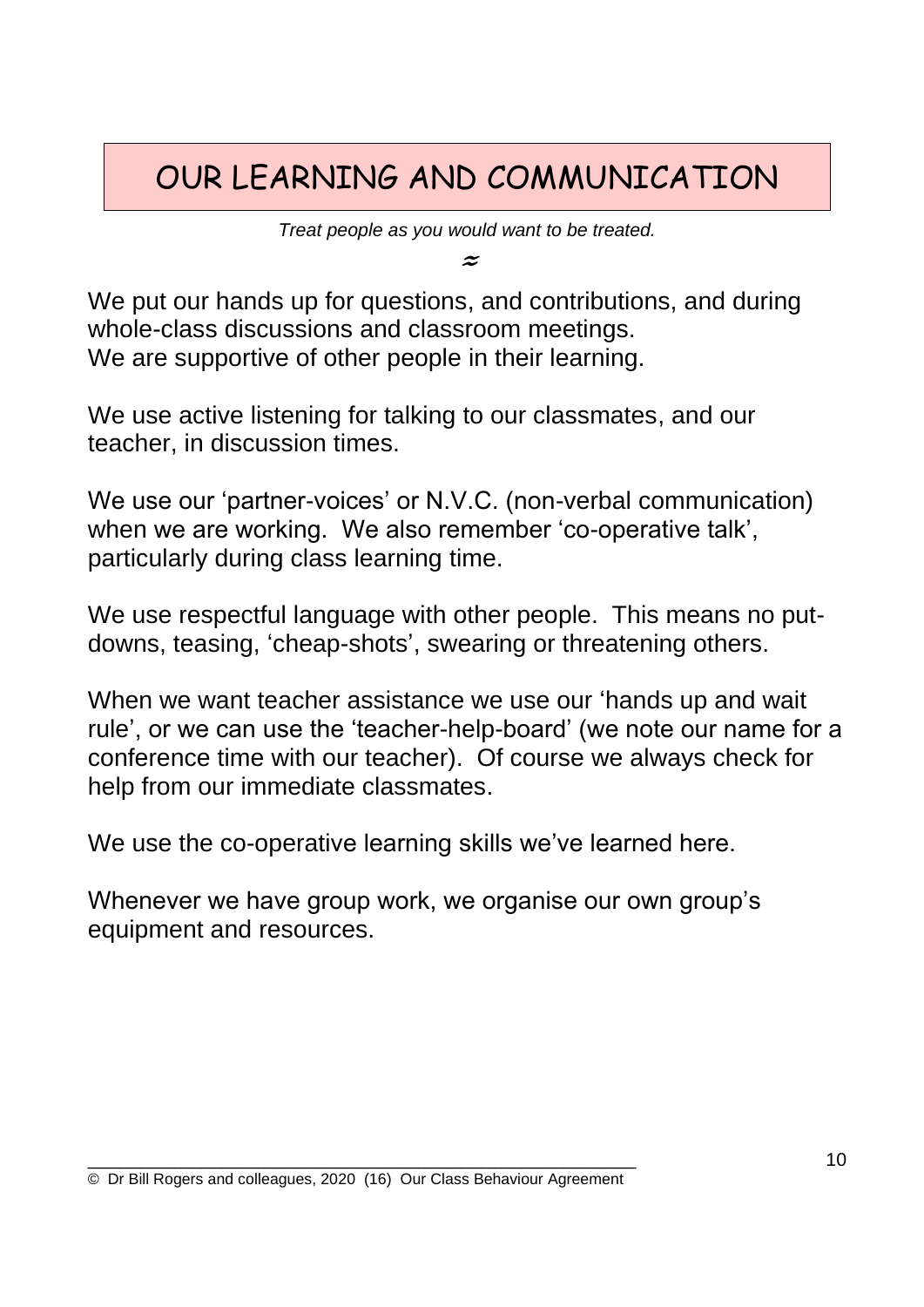## PROBLEM SOLVING

*Treat people as you would want to be treated.*

≈

#### **We seek to settle problems and disputes peacefully and constructively (wherever possible).**

We discuss difficult problems with our teacher and together with our classmates in classroom meetings.

We talk about problems rather than keeping them 'inside'; if we need help we ask for adult assistance. If we fight (verbally or physically) as a way of fixing up problems there is immediate timeout.

There is always the opportunity to have our say later and to work with our teacher (and fellow student/s) to put things right. This is discussed later in our behaviour agreement.



*Treat people as you would want to be treated.*

≈

We always **walk** in the classroom and inside our school (safety). (Remember our classroom is a 'small' space with a lot of us!)

We line up considerately to come into a room and we leave in small groups following our teacher's direction. If we are late; we knock, wait, and enter considerately.

We respect and give people 'their own space'.

We move around the room only for sensible reasons (we have discussed what this means).

\_\_\_\_\_\_\_\_\_\_\_\_\_\_\_\_\_\_\_\_\_\_\_\_\_\_\_\_\_\_\_\_\_\_\_\_\_\_\_\_\_\_\_\_\_\_\_\_\_\_\_\_\_ © Dr Bill Rogers and colleagues, 2020 (16) Our Class Behaviour Agreement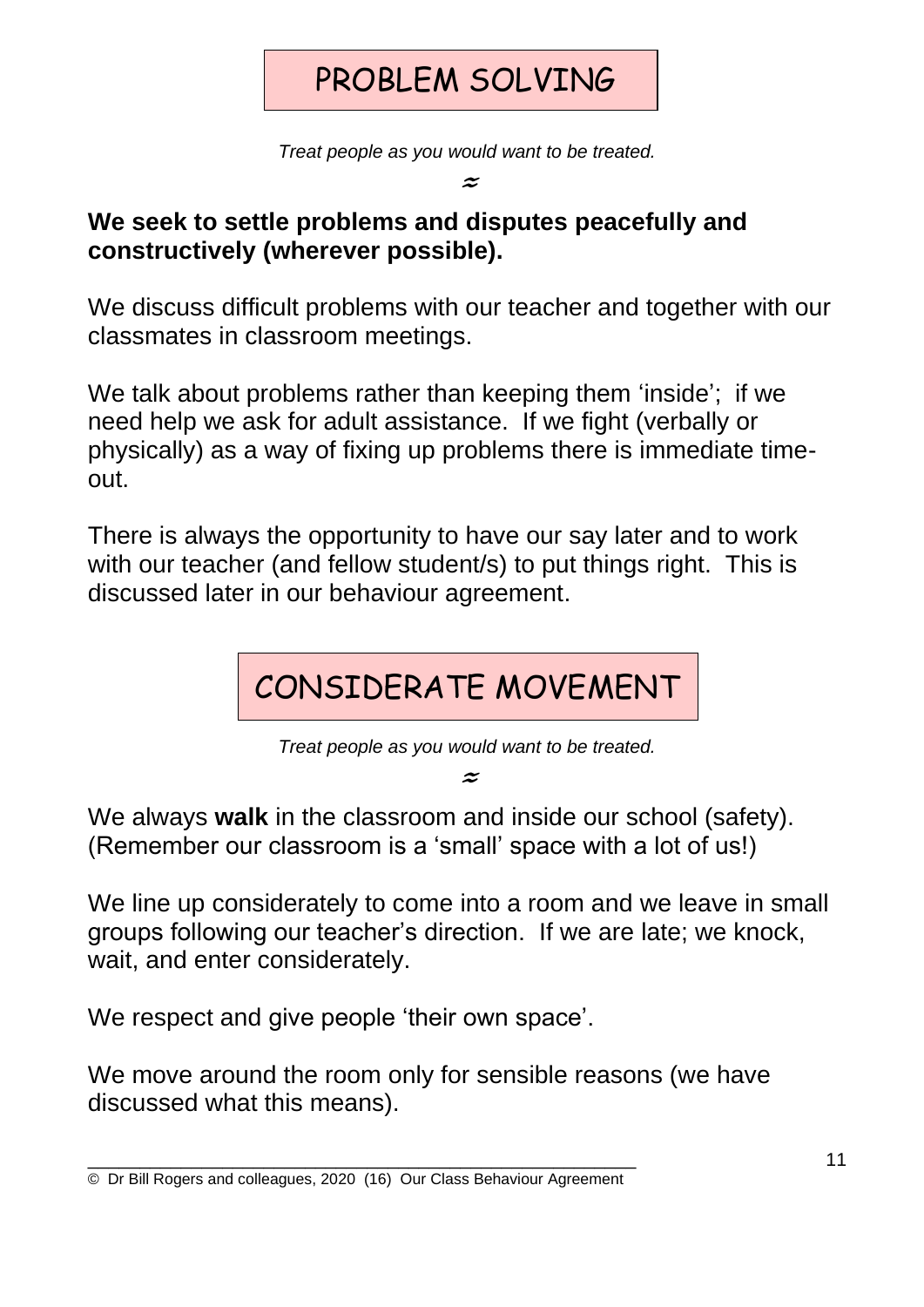

*Treat people as you would want to be treated.*

≈

Safety affects physical safety *and our feelings*. We think about how our behaviour affects others' feelings and needs.

We take responsibility for our actions while at school.

We use any equipment appropriately and safely. We look after our own property, the property of others and the school's property.

We only wear sensible clothes and safe jewellery to school. During P.E. we remove all valuables and jewellery and tie our hair back when appropriate.

#### **Bullying is totally unacceptable in our school. It will not be tolerated.**



\_\_\_\_\_\_\_\_\_\_\_\_\_\_\_\_\_\_\_\_\_\_\_\_\_\_\_\_\_\_\_\_\_\_\_\_\_\_\_\_\_\_\_\_\_\_\_\_\_\_\_\_\_ © Dr Bill Rogers and colleagues, 2020 (16) Our Class Behaviour Agreement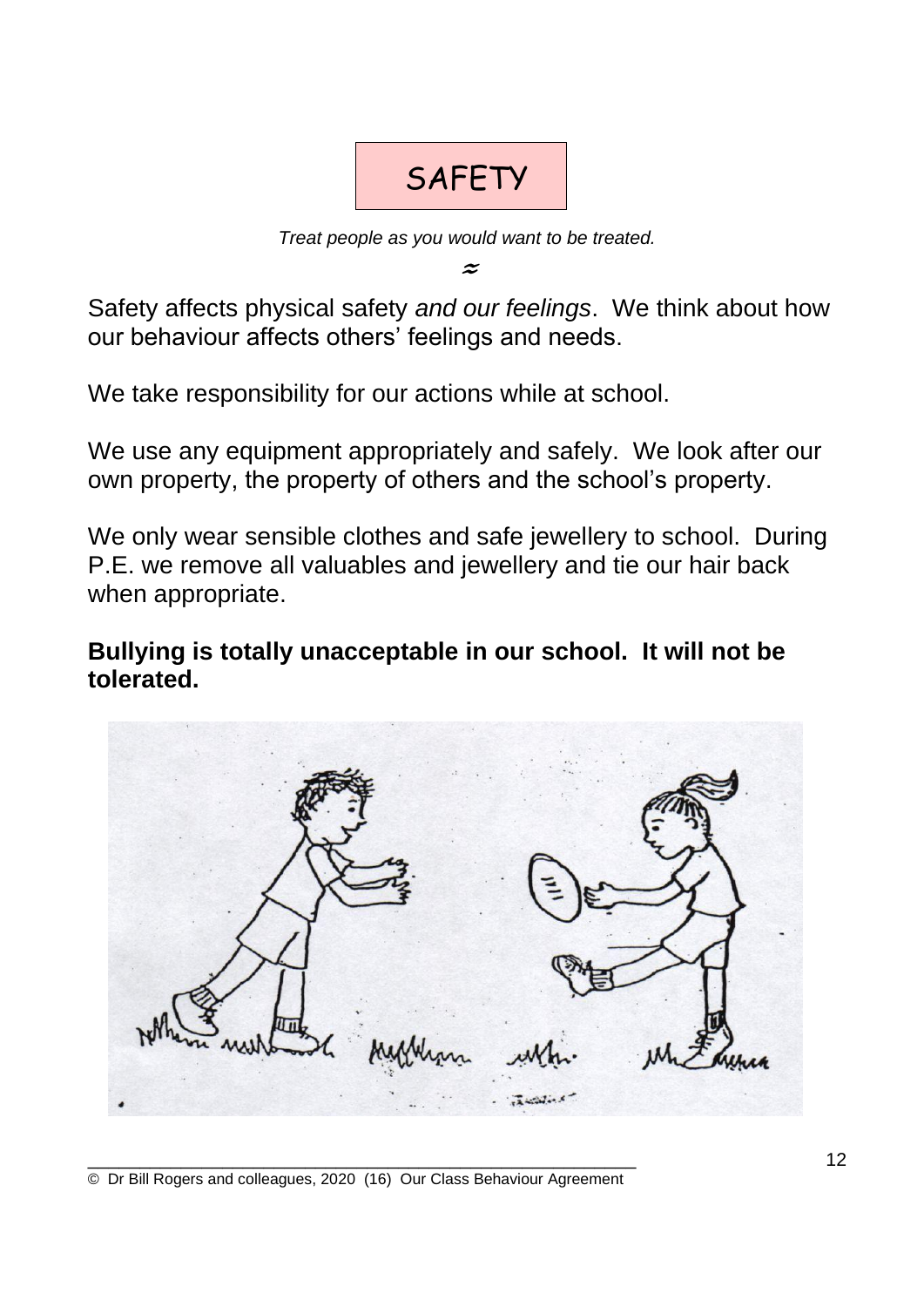

*Treat people as you would want to be treated.*

≈

To help us become responsible for our behaviour, there are consequences which follow when our rules are broken **and others' rights are affected by our behaviour**.

These consequences are related to the problem behaviour, and respectful to the individual and group.

If anyone in our class makes it difficult for others in class to learn, or feel safe, then they :

- will be reminded of our fair class rules;
- may be asked to work away from others in our classroom;
- may be asked to stay back and discuss their behaviour with their teacher (or a fellow student where necessary);
- may be asked to take *time-out* (cooling-off and thinking time 'C.O.T.');
- may be asked to leave our class to go to *supervised time-out*;
- Parents may be contacted to discuss their children's behaviour with their teacher (students can be part of this discussion).

\_\_\_\_\_\_\_\_\_\_\_\_\_\_\_\_\_\_\_\_\_\_\_\_\_\_\_\_\_\_\_\_\_\_\_\_\_\_\_\_\_\_\_\_\_\_\_\_\_\_\_\_\_ © Dr Bill Rogers and colleagues, 2020 (16) Our Class Behaviour Agreement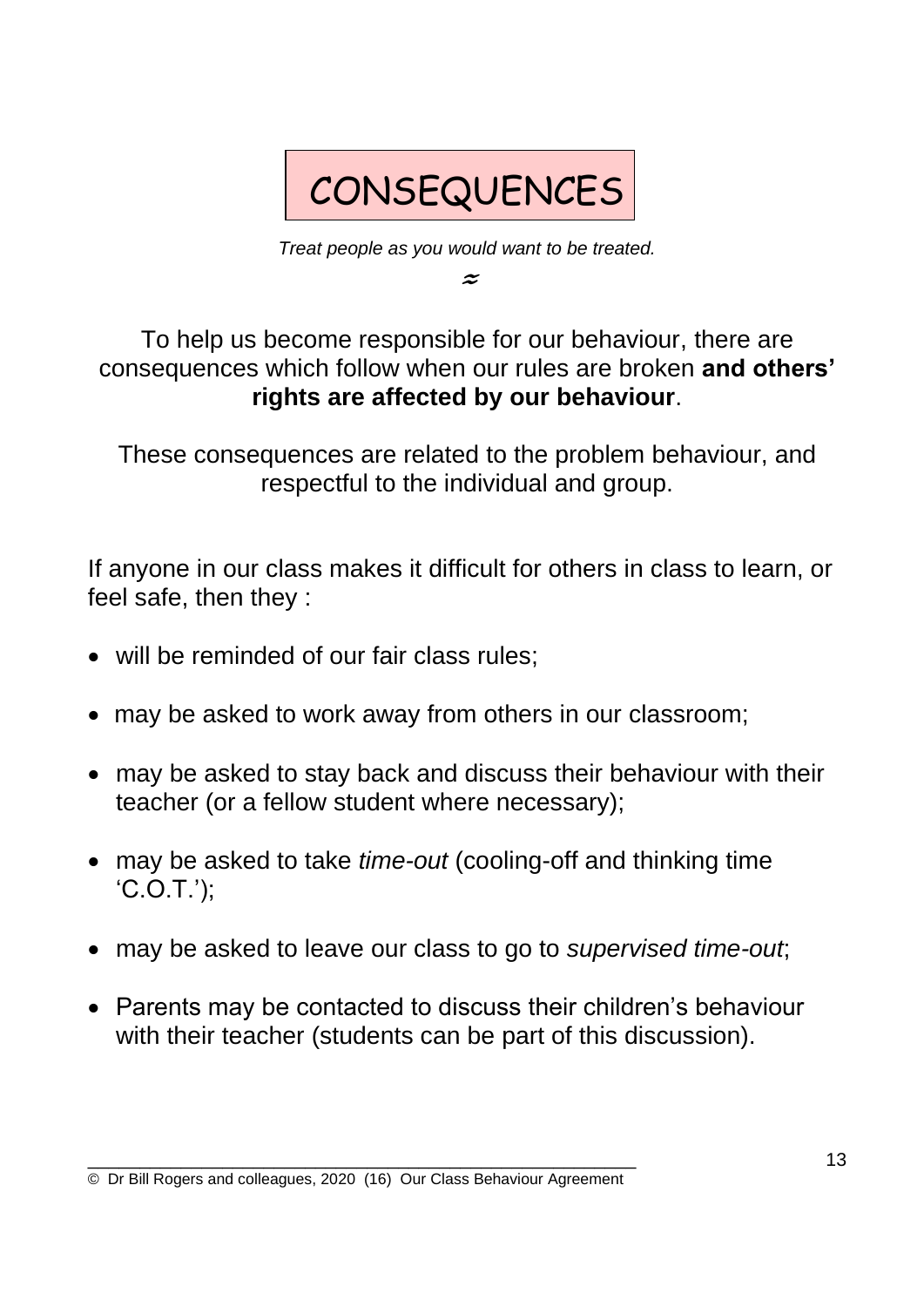## *MY BEHAVIOUR IS MY RESPONSIBILITY, AND I WILL ALWAYS HAVE A CHANCE TO EXPLAIN AND DISCUSS MY BEHAVIOUR WITH MY TEACHER.*

Here are some examples of planned consequences in our class :

If I call out I understand that my teacher may not attend to me until I use the sensible and respectful way to gain their attention and support **(**we know the fair rules**)**. I will always be reminded of our classroom rule.

If I continue to disrupt the learning time of others I may be asked to sit and work away from others. I may be asked to have 5 minutes cool-off time to 'settle' and think about my behaviour. I will have to discuss my behaviour with my teacher later (after class time).

If my class work is not up to my own standard (or work standards of our class) I will discuss it with Ms / Mr \_\_\_\_\_\_\_\_\_\_\_\_\_ and may be asked to read it through and draft or edit it again. My teacher will always assist me with any aspect of my class work.

If I tease and bully others I will be asked to explain my behaviour. Bullying behaviour may be raised during our classroom meeting times and the class will discuss the appropriate action to be taken. **Bullying is totally unacceptable in our school. It will not be tolerated – such behaviours will always be called to account**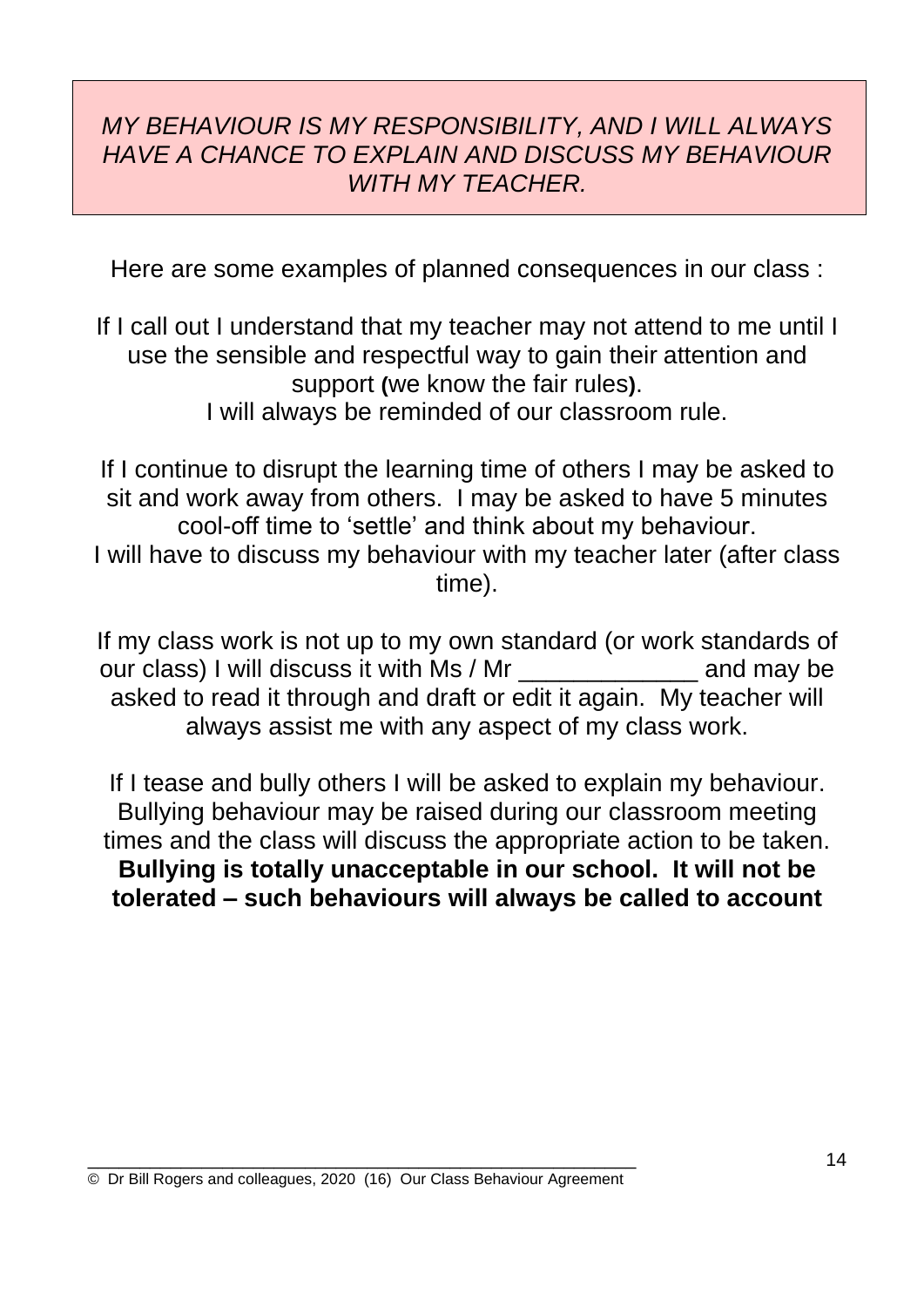

In our class we use classroom meetings for various purposes such as playing games, discussion activities, planning and as a way of discussing and solving concerns and problems.

This classroom meeting is open to everyone in our class and everyone has a right to express their feelings or to remain silent. Sometimes we invite students from other classes into our Classroom meetings.

Our Classroom meetings are positive and constructive, trying to help and support the individual while dealing effectively with any concerns, issues or problems raised. We always try to make the person feel supported and understood at the end of a problemsolving discussion.

\_\_\_\_\_\_\_\_\_\_\_\_\_\_\_\_\_\_\_\_\_\_\_\_\_\_\_\_\_\_\_\_\_\_\_\_\_\_\_\_\_\_\_\_\_\_\_\_\_\_\_\_\_ © Dr Bill Rogers and colleagues, 2020 (16) Our Class Behaviour Agreement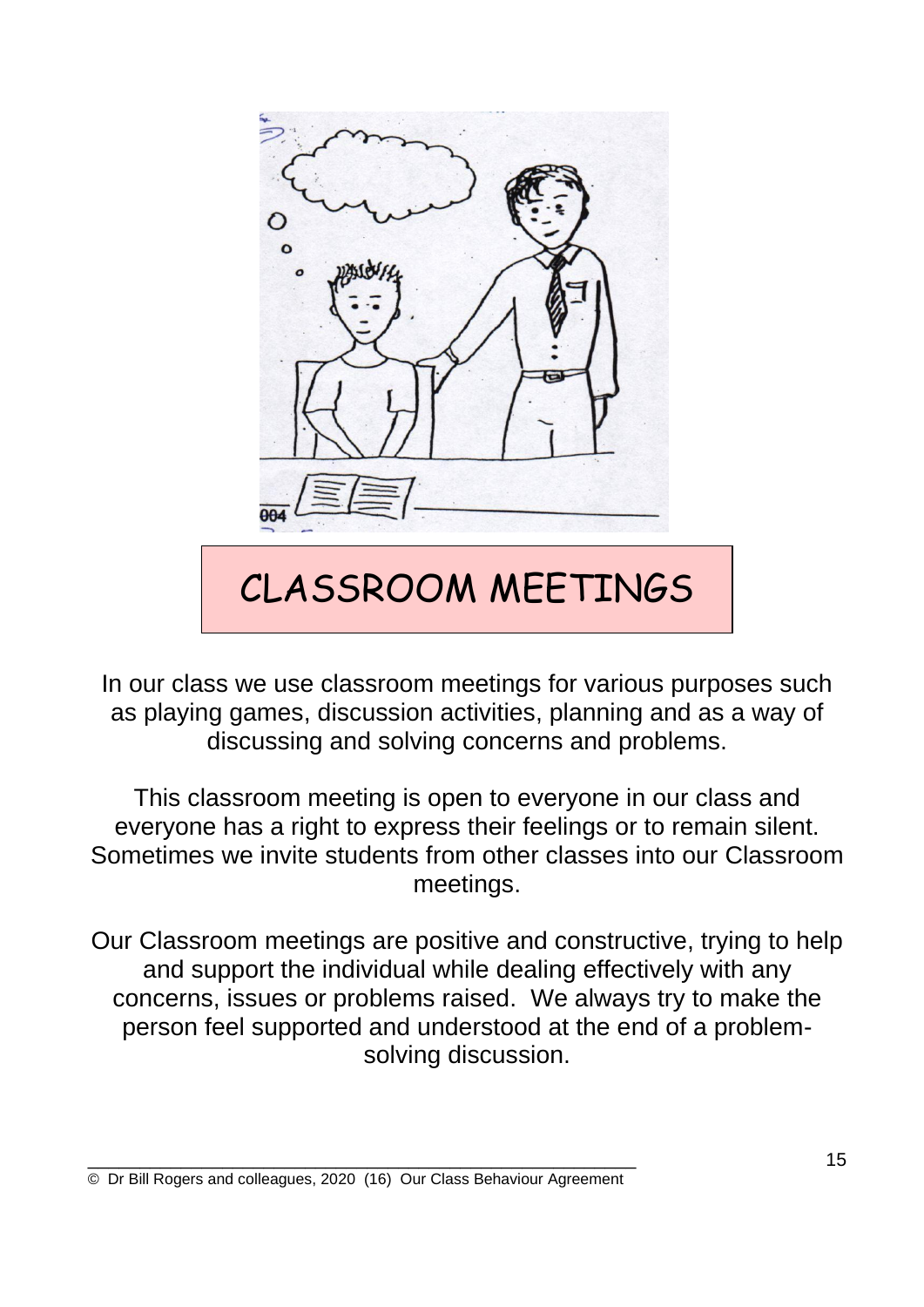Any consequences that are discussed by the children at these meetings must be real activities, related to the problem and respectful to the children concerned.



# SUPPORTING EACH OTHER IN OUR CLASSROOM

There are many ways we can support each other here. Most of all we support others when we take time to think about others :– to help, encourage and co-operate.

Of course there are days when things don't go right; we recognise and understand this. It is important though, to do your best to explain to your teacher, or classmate, when you're having a 'badday'. If we don't let others know they might get confused as to why we look (or sound) annoyed, upset, or angry.

Sometimes we have concerns, worries or problems outside of (and inside) school. It can help to talk about this. Your teacher or school counsellor is always willing to help in any way we can.

\_\_\_\_\_\_\_\_\_\_\_\_\_\_\_\_\_\_\_\_\_\_\_\_\_\_\_\_\_\_\_\_\_\_\_\_\_\_\_\_\_\_\_\_\_\_\_\_\_\_\_\_\_ © Dr Bill Rogers and colleagues, 2020 (16) Our Class Behaviour Agreement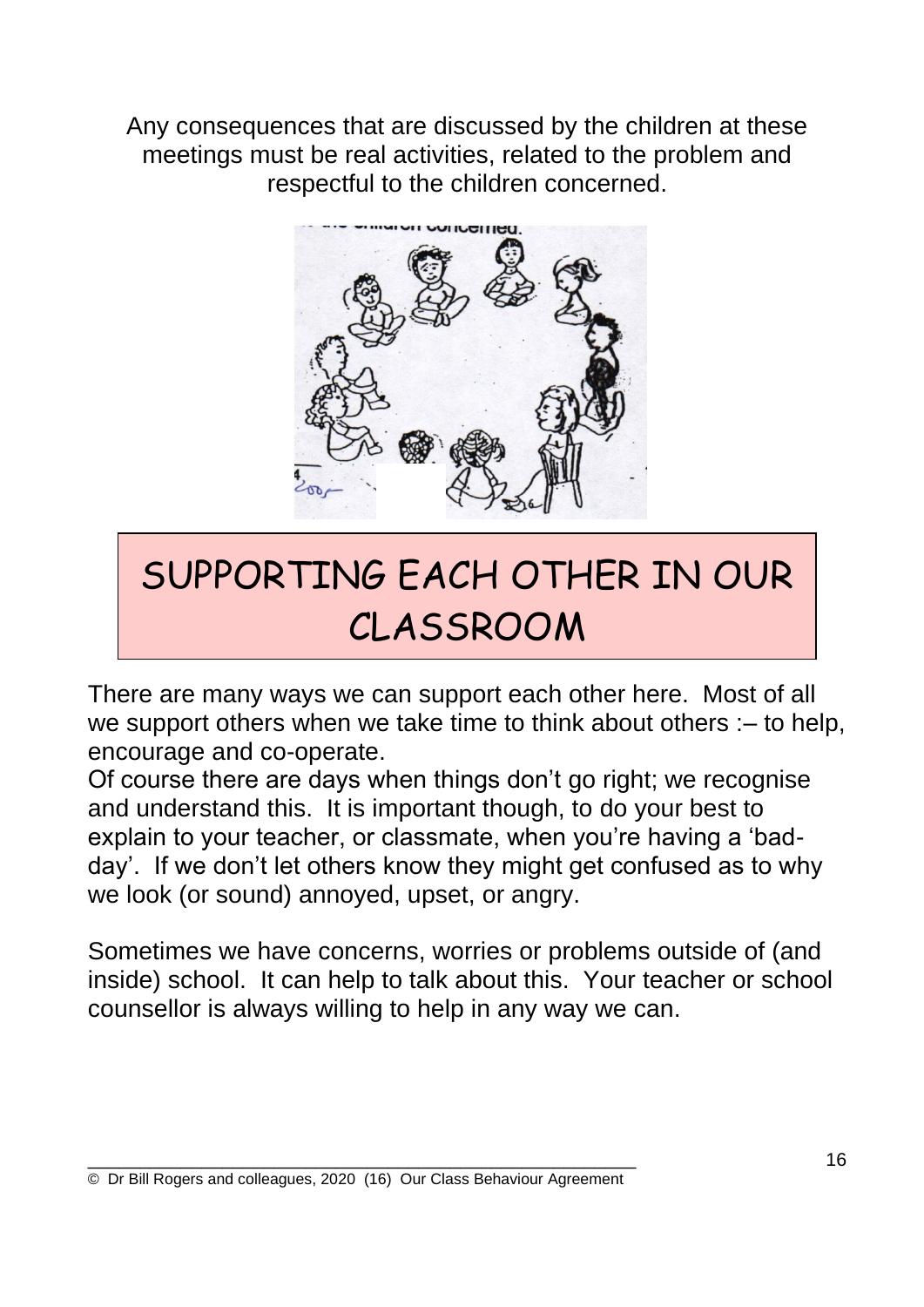If we are making poor choices, irresponsible choices or wrong choices about our behaviour our teacher will help us by :

- discussing our behaviour with us;
- working on a personal behaviour plan;
- sometimes we need to put things right by talking things through with a fellow student (mediation);
- giving us the opportunity to put-things-right (restitution).

On some occasions our parents will need to be involved in helping us with our behaviour at school.

We also have regular classroom meetings where every student has an opportunity to raise issues of concern that happen in our class and in the playground. This gives all of us a chance to explore concerns and problems that affect us. These meetings give understanding and support wherever possible.

Parents also have the opportunity to come to school and discuss any concerns with our teacher.

*WE HAVE DISCUSSED, DRAFTED AND EDITED OUR BEHAVIOUR AGREEMENT WITH OUR TEACHER AND WE AGREE TO USE IT AND SUPPORT IT.*